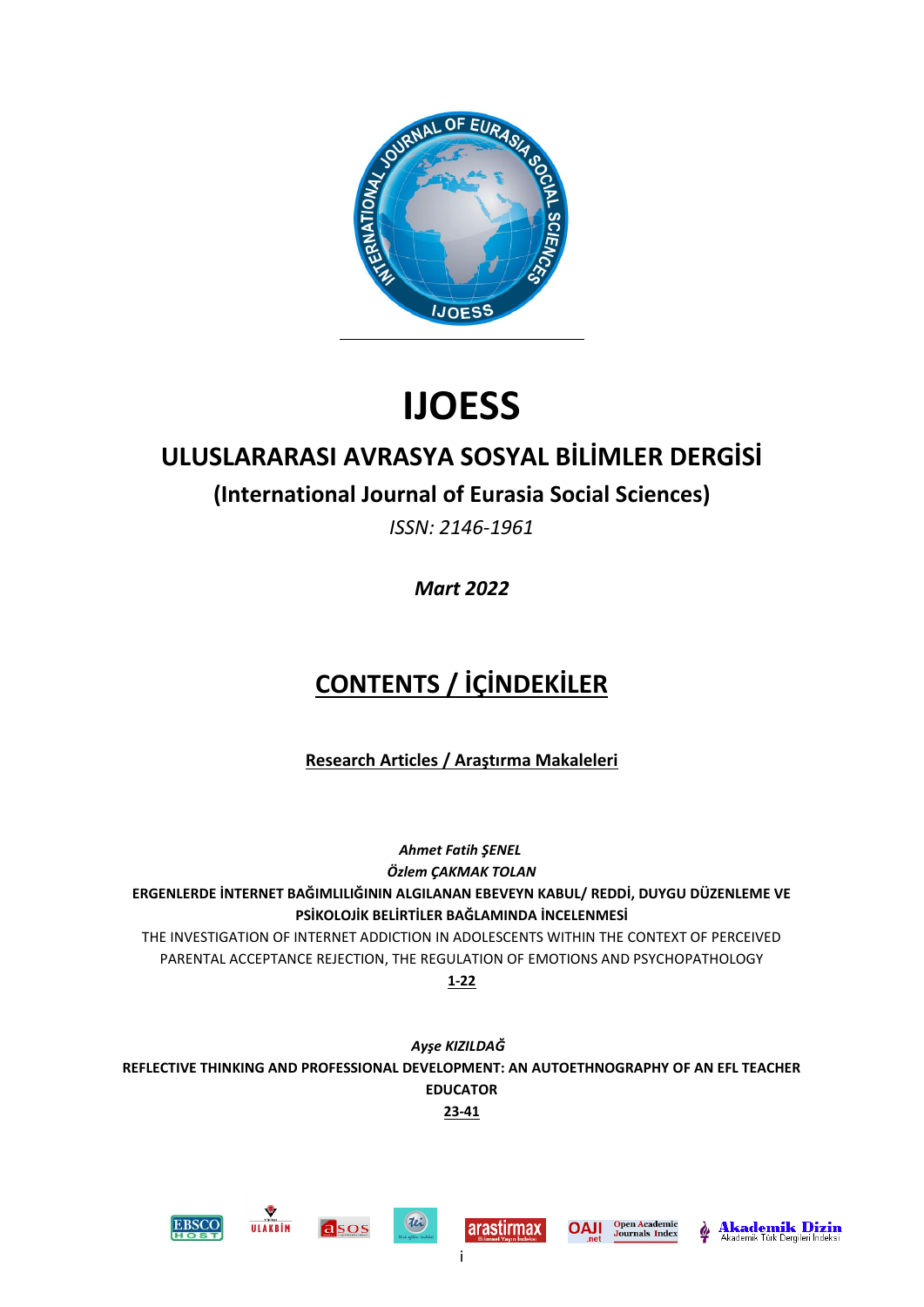## *Bayram GÖKBULUT Serhat DİNDAŞ* **[ÖĞRETMENLERİN MESLEKİ TÜKENMİŞLİK VE TEKNOSTRES DÜZEYLERİNİN İNCELENMESİ](http://www.ijoess.com/DergiTamDetay.aspx?ID=3096&Detay=Ozet)** [INVESTIGATION OF PROFESSIONAL BURNOUT AND TECHNOSTRESS LEVELS OF TEACHERS](http://www.ijoess.com/DergiTamDetay.aspx?ID=3096&Detay=Ozet) **42-59**

## *Emin Erdem KAYA Ergin ERGİNER* **[MESLEKİ MÜZİK EĞİTİMİ ALAN ÜNİVERSİTE ÖĞRENCİLERİNİN SINIF DEĞERLENDİRME ATMOSFERLERİNE](http://www.ijoess.com/DergiTamDetay.aspx?ID=3071&Detay=Ozet)  [YÖNELİK ALGILARI: BİR GEÇERLİK ÇALIŞMASI](http://www.ijoess.com/DergiTamDetay.aspx?ID=3071&Detay=Ozet)**

[PERCEPTIONS OF UNIVERSITY STUDENTS TAKING VOCATIONAL MUSIC EDUCATION ON THEIR CLASSROOM](http://www.ijoess.com/DergiTamDetay.aspx?ID=3071&Detay=Ozet)  [ASSESSMENT ENVIRONMENT: A VALIDITY STUDY](http://www.ijoess.com/DergiTamDetay.aspx?ID=3071&Detay=Ozet)

**60-71**

*Gül Dilek TÜRK Yelda Özlem KÖLGELİER Abdülhakim Bahadır DARI*

## **[MÜŞTERİ İLİŞKİLERİ BAĞLAMINDA DİJİTAL ORTAMDA ŞİKÂYET YÖNETİMİ: PANDEMİ KOŞULLARINDA](http://www.ijoess.com/DergiTamDetay.aspx?ID=3108&Detay=Ozet)  [GİTTİGİDİYOR.COM ÖRNEĞİ](http://www.ijoess.com/DergiTamDetay.aspx?ID=3108&Detay=Ozet)**

[COMPLAINT MANAGEMENT IN DIGITAL ENVIRONMENT IN THE CONTEXT OF CUSTOMER RELATIONS: THE](http://www.ijoess.com/DergiTamDetay.aspx?ID=3108&Detay=Ozet)  [EXAMPLE OF GITTIGIDIYOR.COM IN PANDEMIC CONDITIONS](http://www.ijoess.com/DergiTamDetay.aspx?ID=3108&Detay=Ozet)

**72-104**

*Hatice YILDIRIM*

**[GÖÇMEN VE MÜLTECİ ESAS KAYIT DEFTERİNE GÖRE ÇANKIRI'DA BULGARİSTAN GÖÇMENLERİNİN İSKÂNI](http://www.ijoess.com/DergiTamDetay.aspx?ID=3067&Detay=Ozet)  [\(1938\)](http://www.ijoess.com/DergiTamDetay.aspx?ID=3067&Detay=Ozet)** [SETTLEMENT OF BULGARIAN IMMIGRANTS IN ÇANKIRI ACCORDING TO THE MIGRANT AND REFUGEE MAIN](http://www.ijoess.com/DergiTamDetay.aspx?ID=3067&Detay=Ozet)  [REGISTRATION \(1938\)](http://www.ijoess.com/DergiTamDetay.aspx?ID=3067&Detay=Ozet)

## **105-121**

*Mehmet ÇETİN Salih USLU*

**[SOSYAL BİLGİLER ÖĞRETMEN ADAYLARININ YENİLİKÇİ ÖĞRENMEYE İLİŞKİN GÖRÜŞLERİ](http://www.ijoess.com/DergiTamDetay.aspx?ID=3090&Detay=Ozet)** [THE OPINIONS OF SOCIAL STUDIES TEACHER CANDIDATES ABOUT INNOVATIVE LEARNING](http://www.ijoess.com/DergiTamDetay.aspx?ID=3090&Detay=Ozet) **122-134**

*Hasan OSMANOĞLU Meliha UZUN* **[SOSYAL BÜTÜNLEŞME VE SPOR: SURİYELİ MÜLTECİ ÇOCUKLAR ÖRNEĞİ](http://www.ijoess.com/DergiTamDetay.aspx?ID=3091&Detay=Ozet)** [SOCIAL INTEGRATION AND SPORT: A CASE STUDY OF SYRIAN REFUGEE CHILDREN](http://www.ijoess.com/DergiTamDetay.aspx?ID=3091&Detay=Ozet) **135-151**









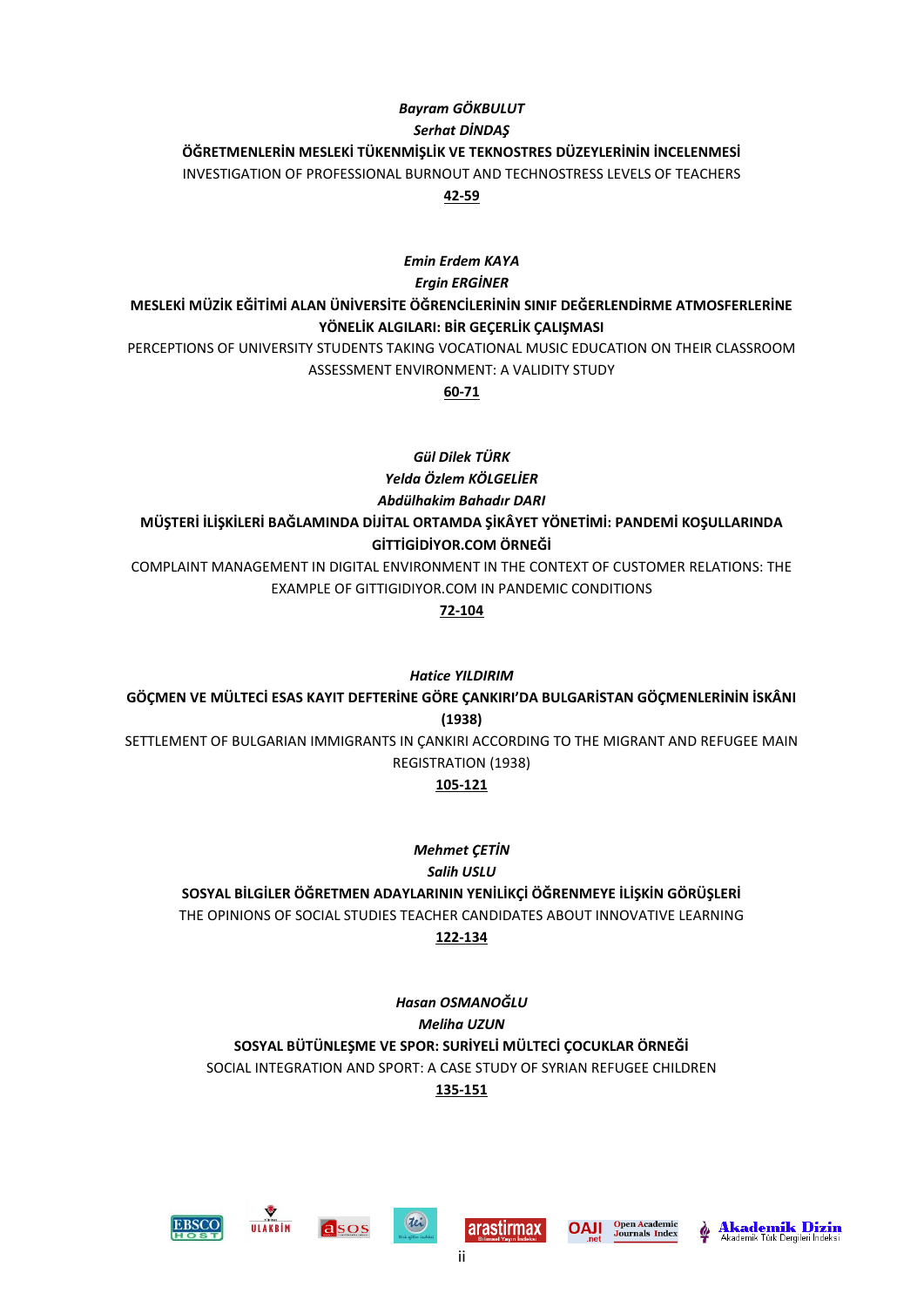## *Muhammed Fatih TURANALP Nilay ÖZER Hakan KURT* **ÜNİVERSİTE ÖĞRENCİLERİNİN UZAKTAN EĞİTİME YÖNELİK TUTUMLARI ÖLÇEĞİ: GEÇERLİK VE GÜVENİRLİK ÇALIŞMASI** ATTITUDES OF UNIVERSITY STUDENTS TOWARDS DISTANCE EDUCATION SCALE:

A VALIDITY AND RELIABILITY STUDY

## **152-169**

*Tural ISMAYİLZADA Murat ÖNSOY* **[A CONSTRUCTIVIST APPROACH TO CONFLICT TRANSFORMATION: THE CASE OF CHINA-TAIWAN CONFLICT](http://www.ijoess.com/DergiTamDetay.aspx?ID=3072&Detay=Ozet)** [ÇATIŞMA DÖNÜŞÜMÜNE İNŞACI BİR YAKLAŞIM: ÇİN](http://www.ijoess.com/DergiTamDetay.aspx?ID=3072&Detay=Ozet)-TAYVAN SORUNU ÖRNEĞİ **170-190**

*Mustafa ÖZYEŞİL* **[PORTFOLIO PERFORMANCE ANALYSIS of REAL ESTATE INVESTMENT FUNDS: A STUDY on REAL ESTATE](http://www.ijoess.com/DergiTamDetay.aspx?ID=3093&Detay=Ozet)  [INVESTMENT FUNDS ESTABLISHED in TURKEY](http://www.ijoess.com/DergiTamDetay.aspx?ID=3093&Detay=Ozet) [191-210](http://www.ijoess.com/DergiTamDetay.aspx?ID=3093&Detay=Ozet)**

*Nihat YAŞAR*

*Muhammed Said AKAR* **[ÖĞRENCİLERİN FEN KONULARI İLE İLGİLİ HAZIRLADIKLARI ANALOJİ TÜRLERİ İLE ÖĞRENME STİLLERİ](http://www.ijoess.com/DergiTamDetay.aspx?ID=3082&Detay=Ozet)  [ARASINDAKİ İLİŞKİNİN BELİRLENMESİ](http://www.ijoess.com/DergiTamDetay.aspx?ID=3082&Detay=Ozet)** [DETERMINING THE RELATIONSHIP BETWEEN THE TYPES OF ANALOGY AND LEARNING STYLES PREPARED BY](http://www.ijoess.com/DergiTamDetay.aspx?ID=3082&Detay=Ozet)  [STUDENTS ABOUT SCIENCE SUBJECTS](http://www.ijoess.com/DergiTamDetay.aspx?ID=3082&Detay=Ozet)

**211-223**

*Ruhan İRİ*

**[RESEARCH FOR THE COMPLIANCE OF BRAND FIDELITY SCALE TO TURKISH](http://www.ijoess.com/DergiTamDetay.aspx?ID=2857&Detay=Ozet)** MARKA BAĞLILIĞI ÖLÇEĞİNİN [TÜRKÇE'YE UYARLAMA ARAŞTIRMASI](http://www.ijoess.com/DergiTamDetay.aspx?ID=2857&Detay=Ozet)

**224-240**

*Seyfullah YILDIRIM Ayşe BULUÇ* **[OKUL ÖNCESİ EĞİTİMDE KÜLTÜR AKTARIMI: KAZAKİSTAN ÖRNEĞİ](http://www.ijoess.com/DergiTamDetay.aspx?ID=3109&Detay=Ozet)** [CULTURAL TRANSFER IN PRE-SCHOOL EDUCATION: THE CASE OF KAZAKHSTAN](http://www.ijoess.com/DergiTamDetay.aspx?ID=3109&Detay=Ozet) **241-266**

> *Efe SAYIN Şakir EŞİTTİ*

**[MANKURT VE KÖZKAMAN KAVRAMLARI VE TÜRK BASININA YANSIMALARI ÜZERİNE BİR İNCELEME](http://www.ijoess.com/DergiTamDetay.aspx?ID=3094&Detay=Ozet)** A REVIEW ON THE CONCEPTIONS OF MANKURT AND KÖZKAMAN AND THEIR REFLECTIONS IN THE TURKISH PRESS

### **267-289**